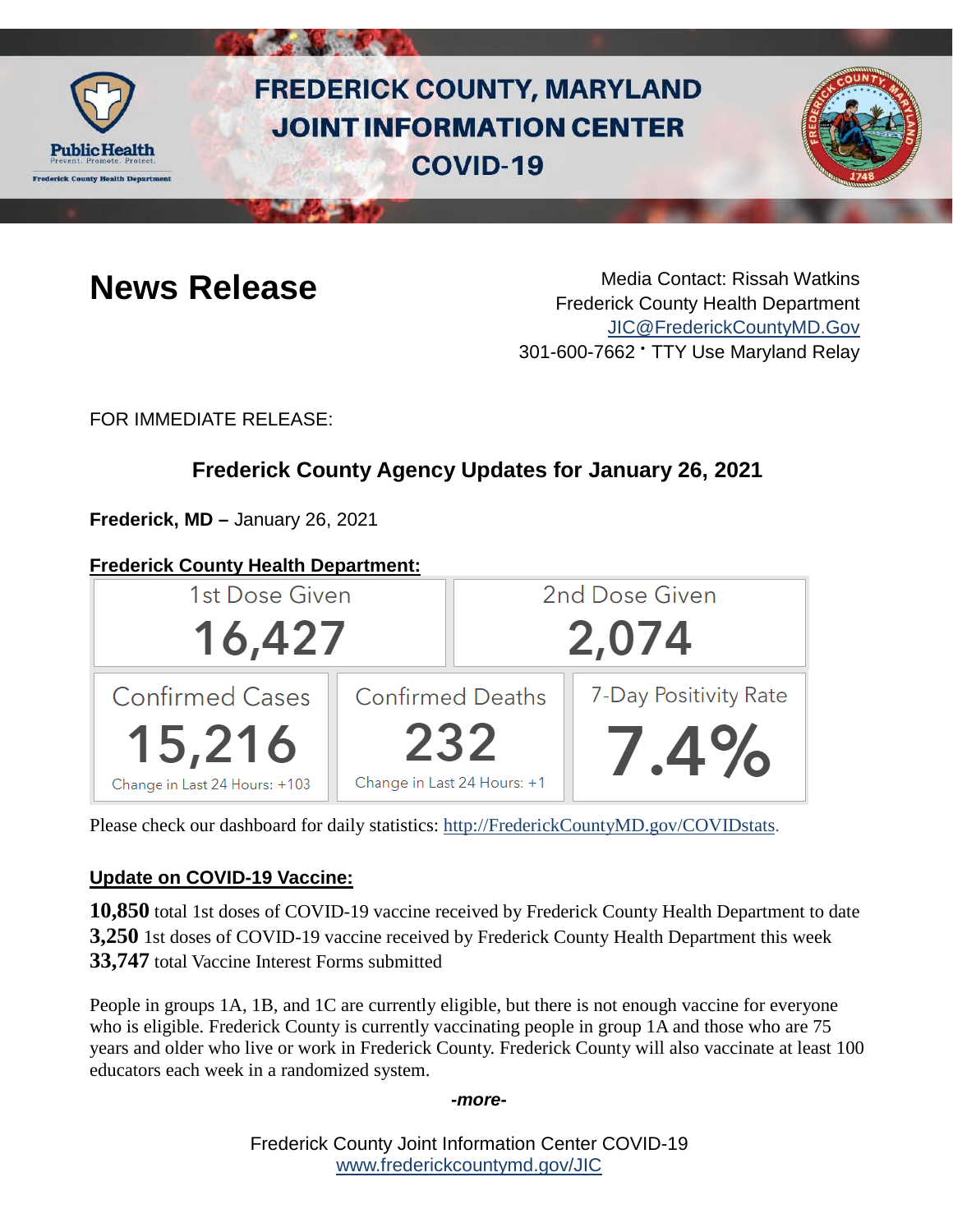

#### **Page 2/JIC**

#### *Current Process - Pre-Registering System*

Anyone who lives or works in Frederick County who is interested in getting COVID-19 vaccine should complete the Vaccine Interest Form in the blue box on our [Vaccine webpage.](https://health.frederickcountymd.gov/629/COVID-19-Vaccine)

#### **Completing this form does NOT make an appointment for you to get the vaccine.**

- o We will contact people who have registered on this form by priority group as we receive more vaccine.
- o You will be contacted by the email you provide in the form. When you are contacted, you will need to register for your appointment online.
- o **You only need to complete the form once.**
- o It may be several days, weeks, or longer until you are contacted since it depends on vaccine availability.

#### *Updates to the Priority Groups*

The state provided some additional clarification on groups 1B and 1C this week. The following groups have been identified:

- Added to 1B: people with intellectual or developmental disabilities
- Added to 1C: veterinarians and support staff, clergy and other essential support for houses of worship

#### *Appointment Line Call Center*

Please remember that our Appointment Line Call Center is **only** for people who do not have computers or internet. We are currently experiencing high call volume and extremely long wait times, so if you do not get through, please try later in the day or tomorrow. If you have access to the internet, please do not call the Appointment Line Call Center. Please complete the Vaccine Interest Form that is in the blue box on our [Vaccine website](https://health.frederickcountymd.gov/629/8508/COVID-19-Vaccine) for yourself, and help other friends or family to sign up.

#### **Senior Services:**

The Frederick County Senior Services Division, in cooperation with Frederick County Health Department, will host a virtual workshop to give older adults, their family, friends, caregivers, and others information about continued COVID-19 precautions, current COVID vaccines, and county vaccination prioritization phases.

Dr. Randy Culpepper, Deputy Health Officer and Medical Director of the Frederick County Health Department, will conduct the virtual workshop on Friday, January 29, 2021 at 12:00pm.

No preregistration is required. Participants will be able to join the workshop about 5 minutes before the program begins. The program will utilize the Webex platform, allowing up to 1,000 participants to join the meeting by entering the following code into their browser: [https://bit.ly/36dHU6K.](https://bit.ly/36dHU6K)

#### *-more-*

Frederick County Joint Information Center COVID-19 [www.frederickcountymd.gov/JIC](https://frederickcountymd.gov/JIC)